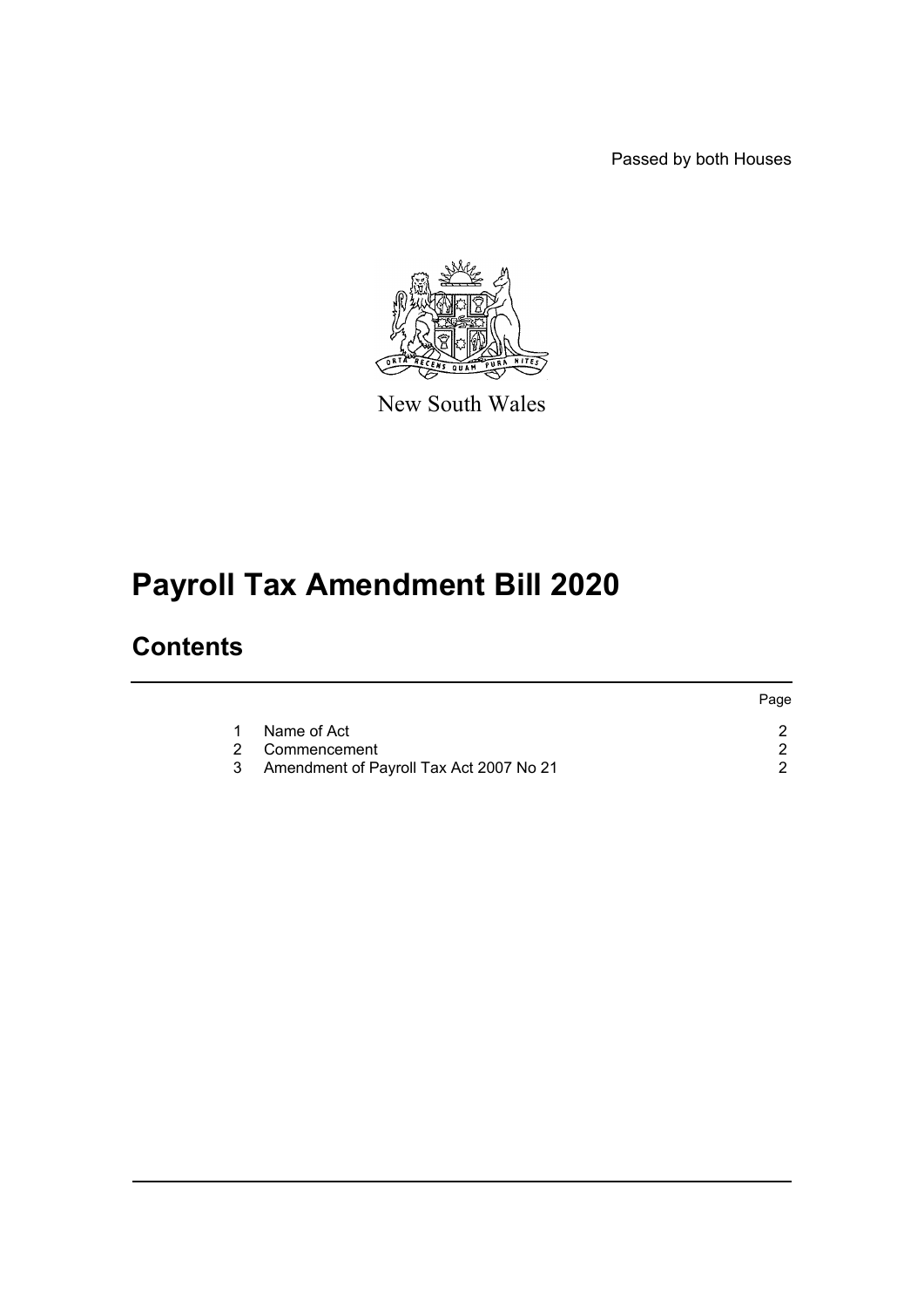*I certify that this public bill, which originated in the Legislative Assembly, has finally passed the Legislative Council and the Legislative Assembly of New South Wales.*

> *Clerk of the Legislative Assembly. Legislative Assembly, Sydney, , 2020*



New South Wales

## **Payroll Tax Amendment Bill 2020**

Act No , 2020

An Act to amend the *Payroll Tax Act 2007* to modify the calculation of payroll tax payable by an employer.

*I have examined this bill and find it to correspond in all respects with the bill as finally passed by both Houses.*

*Assistant Speaker of the Legislative Assembly.*